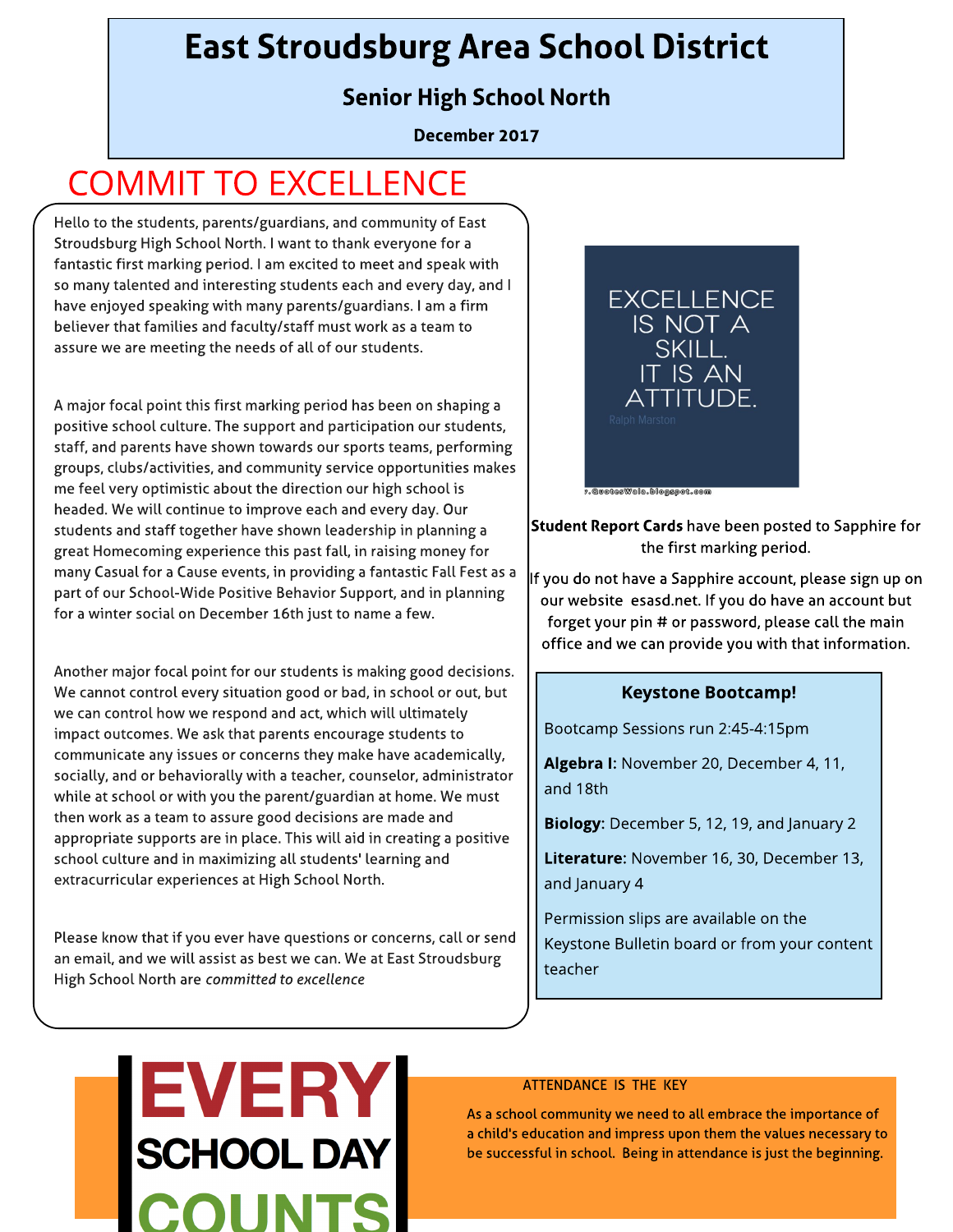### Winter Sports

Winter sports began on Friday November 17, 2017. All students who plan to try out for a winter sport must have a physical.

All ESASD students will get in FREEwith school ID to all ESASD high school regular season home athletic events in which we charge an entrance fee .

#### DRESS CODE REMINDERS

#### What can be worn:

"Chino" bottoms of any color or pattern.

Collared shirts of any color or pattern.

Turtleneck shirt or sweater.

OFFICIAL HIGH SCHOOL NORTH APPAREL, OFFICIAL COLLEGE APPAREL, OFFICIAL MILITARY APPAREL.

A SWEATER OR SWEATSHIRT CAN BE WORN IN ADDITION TO A DRESS CODE SHIRT.

SHOES/ SANDALS MUST HAVE A SLING BACK.

#### WHAT CAN'T BE WORN:

SHIRTS OR TOPS THAT DO NOT MEET THE TOP OF <sup>A</sup> STUDENT'<sup>S</sup> PANTS.

SHORTS OR SKIRTS THAT ARE NOT WITHIN 2" FROM THE TOP OF A STUDENT'<sup>S</sup> KNEE.

SWEATPANTS, PANTS THAT ARE MADE OF SWEATPANT MATERIAL (INCLUDING SWEATPANT JOGGERS)

JEGGINGS, LEGGINGS OR YOGA PANTS

ANYTHING THAT COVERS <sup>A</sup> STUDENT'<sup>S</sup> HEAD INCLUDING: HATS, HOODS BANDANAS, SCARVES & HEADWRAPS

#### **Dual Enrollment**

We are currently offering Dual Enrollment courses in Intro to Psychology and Speech Communications in collaboration with Northamption Community College. In the spring, Northampton will run English I at High School North.

Instant Decision Days have been conducted with Northampton Community College, Kutztown University, and Wilkes

#### Access our calendar on our school website for Post-Secondary Programs/College visits to be hosted at our school. Sign-up on bulletin board across from Guidance Office.

#### Nurse's Notes

Current 11th grade students are required to have physical examinations. Please provide proof of a recent physical examination to the school nurse before April 30, 2018.

PA immunization laws have changed. Students entering 12th grade now need a second dose of the Meningococcal vaccine after the age of 16. When taking your student for their 11th grade physical, please discuss this requirement with the doctor and obtain the vaccination as soon as possible. Please then provide written medical documentation of the vaccination date to the school nurse.

Health screenings are under way. Please make sure that your student is wearing their glasses or contacts everyday! Clear vision helps ensure academic success!



Library Book & Dine Book & Dine is Wednesday December 6 until 5pm. The book for this event is Mark Zusak's **The Book Thief**

Chorus Concert will be held on Thursday December 7th at 7pm.

Band Concert will be held on Thursday December 14th at 7pm.

School Board Meetings held at the Administration Building

December 18th at 7:00PM

## Seniors